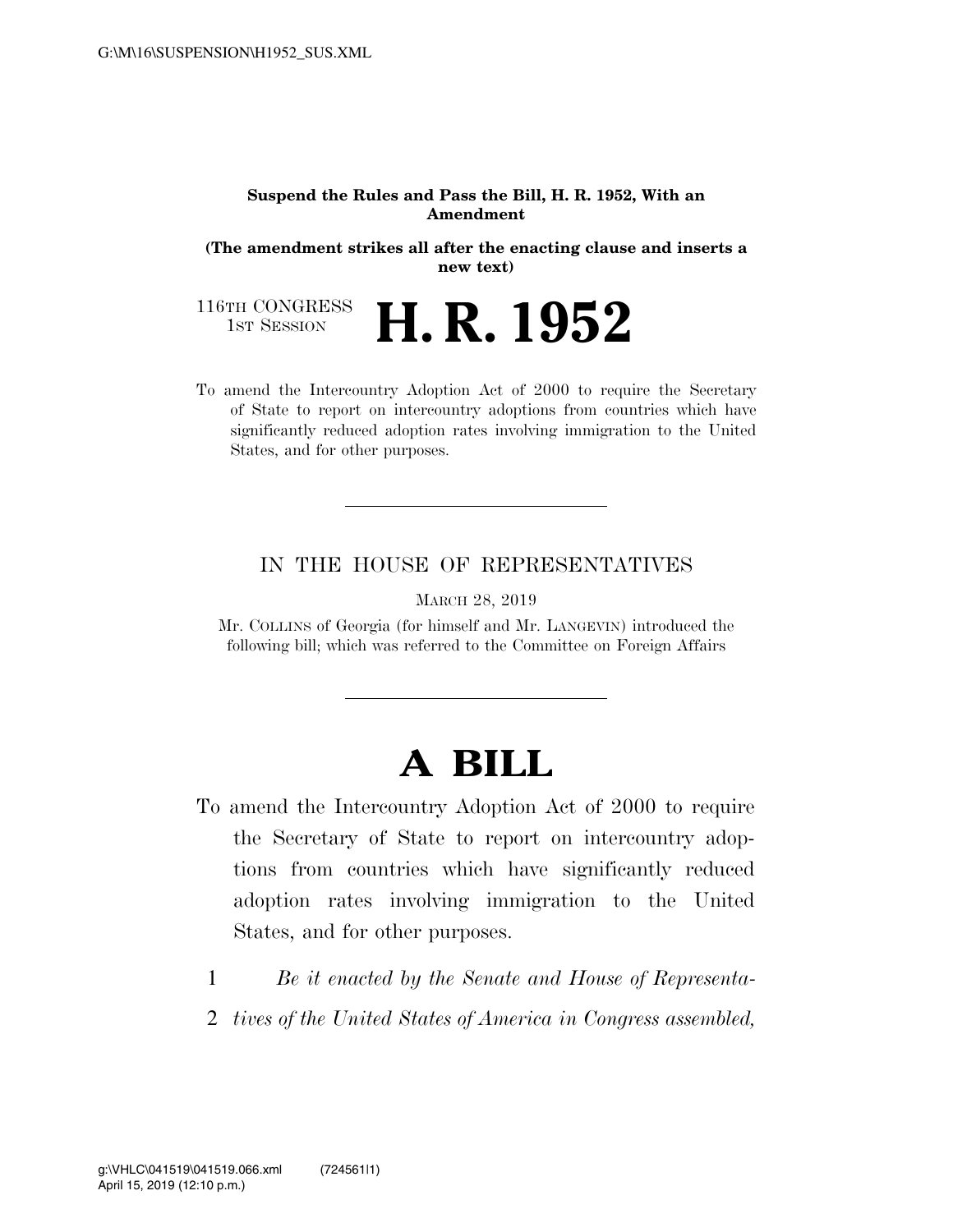$\mathfrak{D}$ 

## **SECTION 1. SHORT TITLE.**

 This Act may be cited as the ''Intercountry Adoption Information Act of 2019''.

 **SEC. 2. ADDITIONAL INFORMATION TO BE INCLUDED IN ANNUAL REPORT ON INTERCOUNTRY ADOP-TIONS.** 

 (a) REPORT ELEMENTS.—Section 104(b) of the Intercountry Adoption Act of 2000 (42 U.S.C. 14914(b)) is amended by adding at the end the following new para-graphs:

11 ''(9) A list of countries that established or maintained a significant law or regulation that pre- vented or prohibited adoptions involving immigration to the United States, regardless of whether such adoptions occurred under the Convention.

16 ''(10) For each country listed under paragraph (9), the date on which the law or regulation was ini-18 tially implemented.

19 ''(11) Information on efforts taken with respect to a country listed under paragraph (9) to encourage the resumption of halted or stalled adoption pro- ceedings involving immigration to the United States, regardless of whether the adoptions would have oc-curred under the Convention.

25 "(12) Information on any action the Secretary carried out that prevented, prohibited, or halted any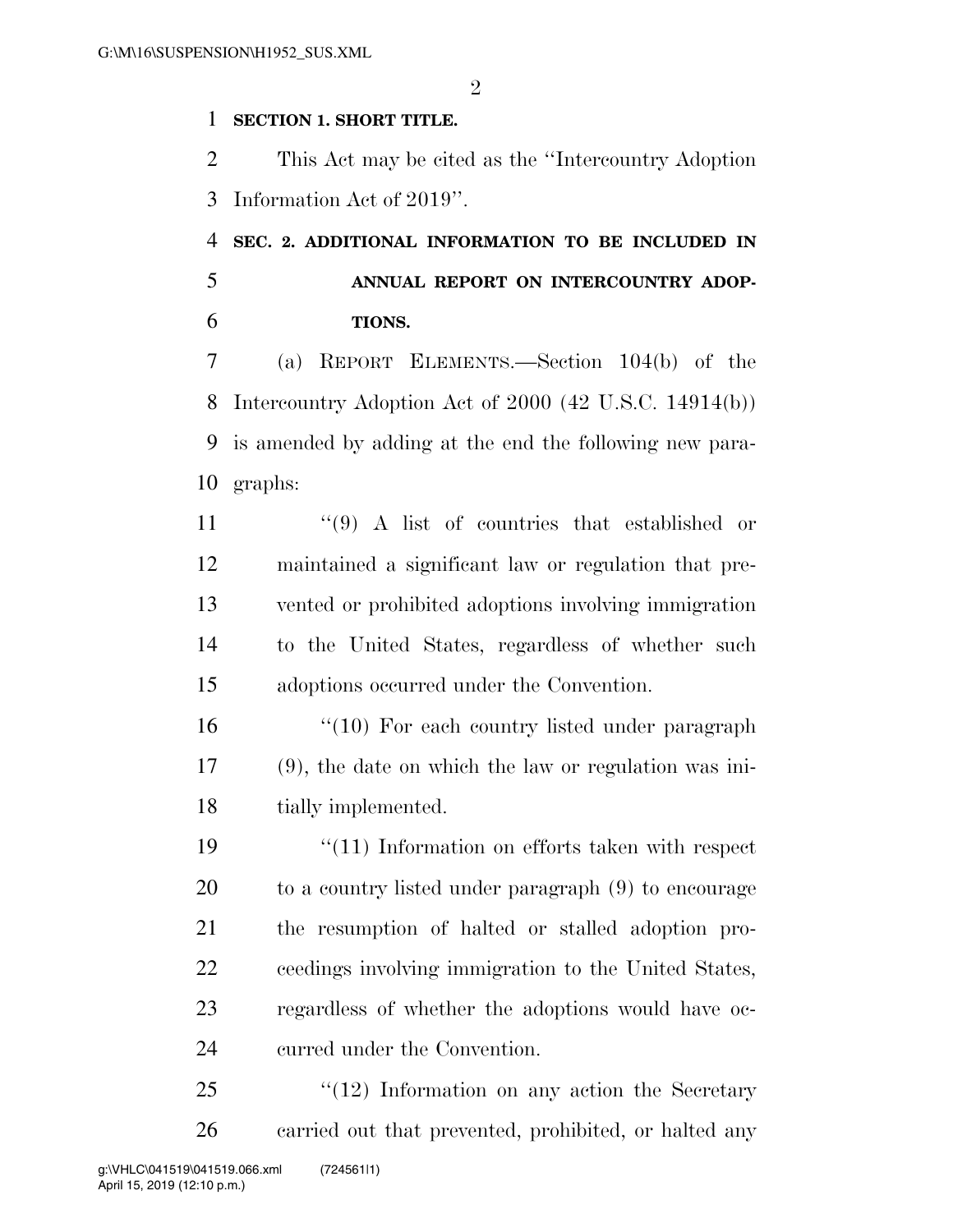| $\mathbf{1}$   | adoptions involving immigration to the United            |
|----------------|----------------------------------------------------------|
| $\overline{2}$ | States, regardless of whether the adoptions occurred     |
| 3              | under the Convention.                                    |
| $\overline{4}$ | "(13) For each country listed pursuant to para-          |
| 5              | graph $(12)$ , a description of-                         |
| 6              | $\lq\lq$ what policies, procedures, resources,           |
| $\overline{7}$ | and safeguards the country lacks, or other               |
| 8              | shortcomings or circumstances, that caused the           |
| 9              | action to be carried out;                                |
| 10             | $\lq\lq$ (B) what progress the country has made          |
| 11             | to alleviate those shortcomings; and                     |
| 12             | "(C) what steps the Department of State                  |
| 13             | has taken in order to assist the country to re-          |
| 14             | open intercountry adoptions.                             |
| 15             | $\cdot$ (14) An assessment of the impact of the fee      |
| 16             | schedule of the Intercountry Adoption Accreditation      |
| 17             | and Maintenance Entity on families seeking to adopt      |
| 18             | internationally, especially low-income families, fami-   |
| 19             | lies seeking to adopt sibling groups, or families seek-  |
| 20             | ing to adopt children with disabilities.".               |
| 21             | (b) PUBLIC AVAILABILITY OF REPORT.—Section 104           |
| 22             | of the Intercountry Adoption Act of 2000 (42 U.S.C.      |
| 23             | 14914) is amended by adding at the end the following new |
| 24             | subsection:                                              |